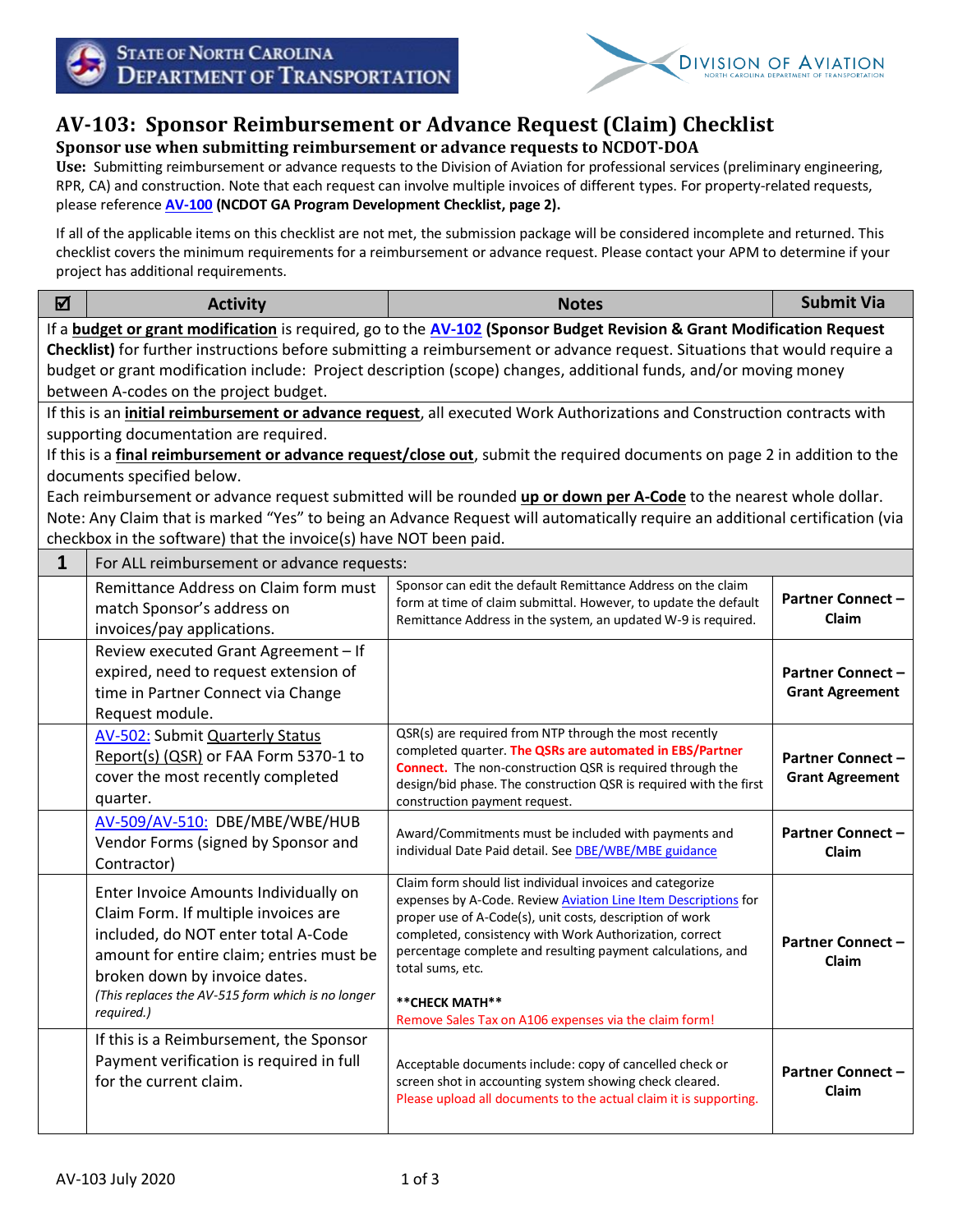|                         | <b>STATE OF NORTH CAROLINA</b><br><b>DEPARTMENT OF TRANSPORTATION</b>                                                                                     |                                                                                                                                                                                                                                                                                                                   | <b>DIVISION OF AVIATION</b><br>ORTH CAROLINA DEPARTMENT OF TRANSPORTATION |
|-------------------------|-----------------------------------------------------------------------------------------------------------------------------------------------------------|-------------------------------------------------------------------------------------------------------------------------------------------------------------------------------------------------------------------------------------------------------------------------------------------------------------------|---------------------------------------------------------------------------|
|                         | If this is an Advance, Sponsor must pay<br>all contractors/vendors prior to or<br>within 3 business days of receipt of the<br>Department's reimbursement. | Noncompliant sponsors will be notified and this will be<br>considered in the Risk Monitoring Plan.<br>Please upload all documents ASAP to the actual claim it is<br>supporting.                                                                                                                                   | N/A                                                                       |
|                         | In-Kind Summary Report (if applicable)                                                                                                                    | Tracking spreadsheet showing deductions.                                                                                                                                                                                                                                                                          | <b>Partner Connect -</b><br>Claim                                         |
| 冈                       | <b>Activity</b>                                                                                                                                           | <b>Notes</b>                                                                                                                                                                                                                                                                                                      | <b>Submit Via</b>                                                         |
| $\overline{2}$          | IF: This reimbursement or advance request contains consulting services<br><b>THEN:</b> Submit these items:                                                |                                                                                                                                                                                                                                                                                                                   |                                                                           |
|                         | Invoices and receipts to support request.                                                                                                                 | Documentation required depends on contract type. (i.e., lump<br>sum or cost-plus)                                                                                                                                                                                                                                 | <b>Partner Connect -</b><br>Claim                                         |
|                         | RPR Form (or equivalent) for Non-Salary<br><b>Direct Costs</b>                                                                                            | EQUIVALENT FORM MUST INCLUDE THESE REQUIREMENTS:<br>Employee; Firm; WBS; Travel Date(s); Start/Stop Hours; Hours<br>Not Worked; Start/Stop Location; Purpose of Trip; Mileage Rate;<br>Miles Driven; Lodging Rate; Lodging Tax. Travel expenses<br>incurred in a single trip must be submitted on the same claim. | <b>Partner Connect -</b><br>Claim                                         |
| $\overline{\mathbf{3}}$ | IF: This reimbursement or advance request contains construction<br><b>THEN:</b> Submit these items:                                                       |                                                                                                                                                                                                                                                                                                                   |                                                                           |
|                         | <b>Executed Construction Contract</b>                                                                                                                     | Initial reimbursement or advance request (claim) will not be<br>paid until executed construction contract is submitted.                                                                                                                                                                                           | <b>Partner Connect -</b><br><b>Grant Agreement</b>                        |
|                         | <b>Pre-Construction Meeting</b><br>Documentation                                                                                                          | Initial reimbursement or advance request (claim) will not be<br>paid until supporting documentation (including<br>agenda/minutes/attendance) is submitted.                                                                                                                                                        | <b>Partner Connect -</b><br><b>Grant Agreement</b>                        |
|                         | Pay Application/Pay Estimate for Prime<br>Contractor(s) to support request.                                                                               | If retainage is reduced prior to final contractor invoice, a Partial<br>Waiver of Lien is required. Submit Contractor's certified sales<br>tax statement, including correct percentage complete and<br>resulting payment calculations. Ensure total sum excludes sales<br>tax.                                    | <b>Partner Connect-</b><br>Claim                                          |
|                         | AV-512 DBE/MBE/WBE/HUB Request<br><b>Replacement Form</b>                                                                                                 | If applicable                                                                                                                                                                                                                                                                                                     | <b>Partner Connect-</b><br>Claim                                          |
| 4                       | IF: This reimbursement or advance request contains a final construction invoice                                                                           |                                                                                                                                                                                                                                                                                                                   |                                                                           |
|                         | THEN: Verify the following items from the AV-100 have been submitted:                                                                                     |                                                                                                                                                                                                                                                                                                                   |                                                                           |
|                         | Comprehensive AV-509/AV-510:<br>DBE/MBE/WBE/HUB Vendor Forms<br>(signed by Sponsor and Contractor)<br>(if not previously reported)                        | Award/Commitments must be included with payments and<br>individual Date Paid detail. See DBE/WBE/MBE guidance                                                                                                                                                                                                     | <b>Partner Connect -</b><br>Claim                                         |
|                         | Contractor's Affidavit of Payment of<br>Debts and Claims (sometimes also called Final<br>Waiver of Lien or Affidavit of Release of Liens)                 | If the dollar amount on the waiver is NOT zero, a payment<br>verification for the exact amount shown on the waiver MUST be<br>included. Example: AIA G706                                                                                                                                                         | <b>Partner Connect -</b><br>Claim                                         |
|                         | Notarized Consent of Surety with Power<br>of Attorney if bank handled funding (if<br>applicable)                                                          | Example: AIA G707                                                                                                                                                                                                                                                                                                 | <b>Partner Connect -</b><br>Claim                                         |
|                         | Separate Releases or Waivers of Liens<br>from Subcontractors (if applicable)                                                                              |                                                                                                                                                                                                                                                                                                                   | <b>Partner Connect -</b><br>Claim                                         |
|                         | Final Change Orders with all supporting<br>documentation (if applicable)                                                                                  |                                                                                                                                                                                                                                                                                                                   | <b>Partner Connect -</b><br>Claim                                         |
|                         | Final Statement Letter from contractor<br>(2012 DOT Standard Spec 107-24 & 109-10)                                                                        | Letter should state that Contractor has no request for any<br>extension in the completion date or any adjustment in<br>compensation from that shown in the final estimate.                                                                                                                                        | <b>Partner Connect -</b><br>Claim                                         |